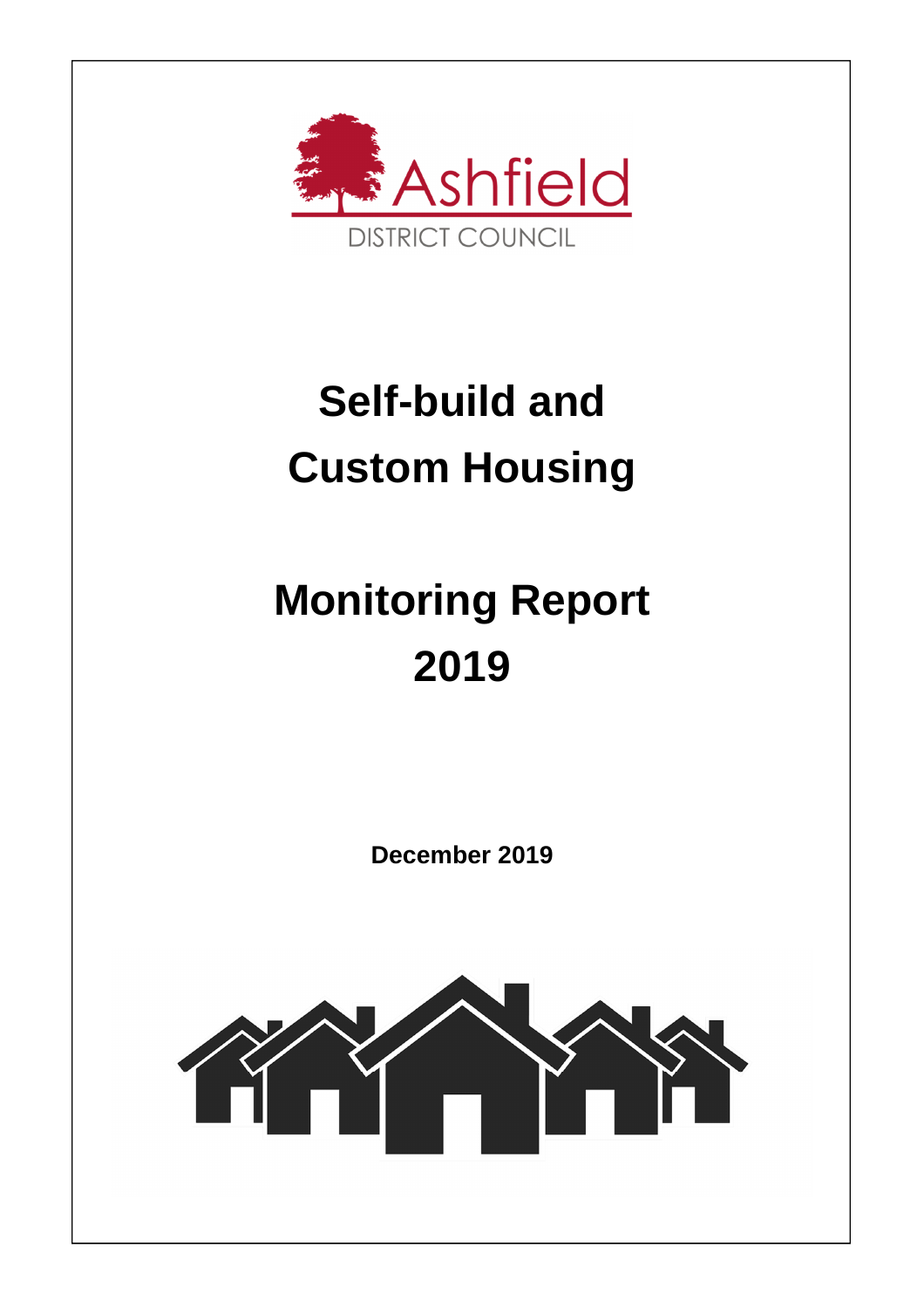#### **1.0 Introduction:**

- 1.1 The Self-build and Custom Housing Act 2015 (as amended by the Housing and Planning Act 2016) places a duty on Local Authorities to keep a register of individuals and associations of individuals who wish to acquire serviced plots of land in their area for their own self-build and custom-build housing, and to publicise their register.
- 1.2 Ashfield District Council shares a joint register with Mansfield and Newark & Sherwood District Councils, as they are within a shared housing market area. You can access the register and further information by clicking here.
- 1.3 Furthermore, section 2A of the Self-build and Custom Housing Act 2015, places a duty on Local Authorities to give suitable development permission for enough serviced plots of land to meet the demand for self and custom build housing, as identified on its register, in a given base period. The fourth base period in relation to this is for those entered onto the register during the period 31<sup>st</sup> October 2018 to 30<sup>th</sup> October 2019. Local Authorities can only take into account development permissions that have been granted during each base period.
- 1.4 A development permission is considered suitable if it is development that could include self-build and custom housing.
- 1.5 Further guidance regarding the definition of serviced plots and how authorities should assess the land which is available to meet the demand, is provided in the Self-build and Custom Housebuilding section of the Planning Practice Guidance.
- 1.6 Unfortunately, the monitoring base period set out for self-build and custom housebuilding does not match the standard monitoring period for the Annual Monitoring Report, produced by the authority, which are based on financial years. Therefore going forward, monitoring details for each base period, which ends in October, will be reported in the Monitoring Reports produced after the end of that financial year.

### **2.0 The Self-build and Custom Housing Register:**

2.1 The Self-build and Custom Housebuilding Register was established in April 2016 and the first base period ran between 1<sup>st</sup> April and 30<sup>th</sup> October 2016. Future periods will run from 31<sup>st</sup> October until 30<sup>th</sup> October the following year. Total demand should be assessed over 3 base periods, as each relevant authority has 3 years to meet the demand to permission an equivalent number of plots of land which are suitable for self-build and custom housebuilding.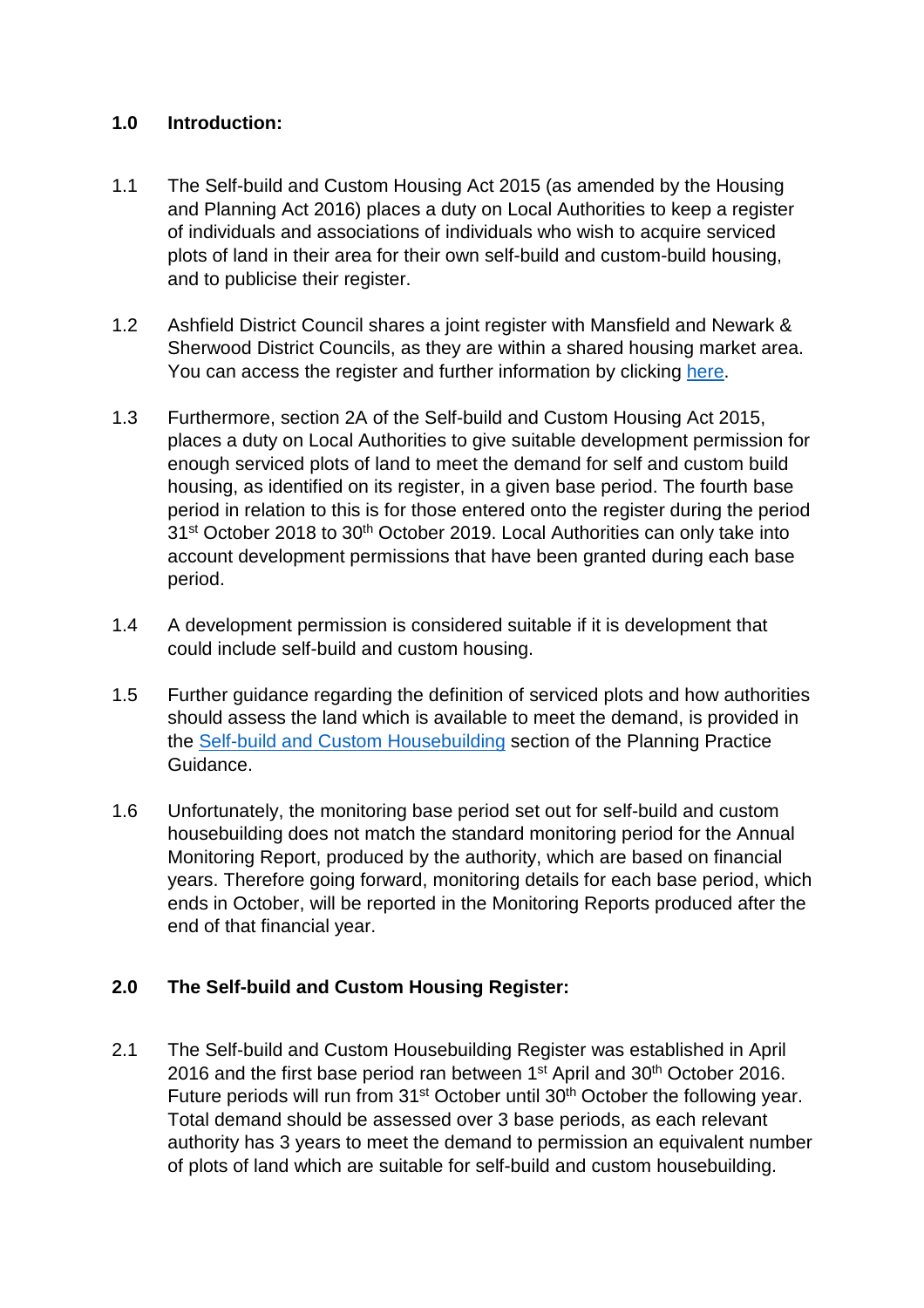2.2 The following headline data can therefore be provided:

| Total Entries on Register between 31 <sup>st</sup> Oct 18 to 30 <sup>th</sup> Oct 19 | 9              |  |  |  |
|--------------------------------------------------------------------------------------|----------------|--|--|--|
| <b>Types Of Applicant</b>                                                            |                |  |  |  |
| As an individual or household                                                        | 9              |  |  |  |
| As a group/association                                                               | $\overline{0}$ |  |  |  |
| <b>Current Housing Tenure</b>                                                        |                |  |  |  |
| <b>Owner Occupied</b>                                                                | 8              |  |  |  |
| <b>Private Rented</b>                                                                | 1              |  |  |  |
| <b>Military Housing</b>                                                              | 1              |  |  |  |
| <b>Preferred Type of Dwelling</b>                                                    |                |  |  |  |
| Detached                                                                             | 9              |  |  |  |
| Semi-detached                                                                        | 1              |  |  |  |
| <b>Bungalow</b>                                                                      | 4              |  |  |  |
| Flat/Apartment                                                                       | 1              |  |  |  |
| Not Decided                                                                          | $\Omega$       |  |  |  |
| <b>Preferred Number of Bedrooms</b>                                                  |                |  |  |  |
| 1 bed                                                                                | $\overline{0}$ |  |  |  |
| 2 bed                                                                                | $\overline{2}$ |  |  |  |
| 3 bed                                                                                | 5              |  |  |  |
| 4 bed                                                                                | 1              |  |  |  |
| 5 bed                                                                                | $\overline{2}$ |  |  |  |
| Undecided                                                                            | $\overline{2}$ |  |  |  |
| <b>General Location Preference</b>                                                   |                |  |  |  |
| <b>Hucknall Area</b>                                                                 | 4              |  |  |  |
| <b>Kirkby Area</b>                                                                   | 1              |  |  |  |
| <b>Sutton Area</b>                                                                   | $\overline{2}$ |  |  |  |
| Rurals Area (Jacksdale, Selston                                                      | 3              |  |  |  |
| & Underwood)                                                                         |                |  |  |  |
| <b>Whole District</b>                                                                | 4              |  |  |  |
| Did not Specify                                                                      | $\overline{0}$ |  |  |  |

- 2.3 A total of 9 individuals have been accepted on to the register during the fourth monitoring period, with no groups/associations registering interest. As this is a joint register, 4 individuals expressed an interest in self-build anywhere within the 3 Districts, 2 individuals expressed an interest in building in the Ashfield or Mansfield Districts, with the remaining 3 individuals interested in self-build within this District. Those who have not registered an interest in Ashfield have not been included in the figures above.
- 2.4 It should be noted that the figures for general location preference are greater than the sum of plots required as applicants to the register can choose as many of the Districts 15 towns and villages as they wish. For the purpose of monitoring however, an expressed interest on the register, is recorded as 1 required plot.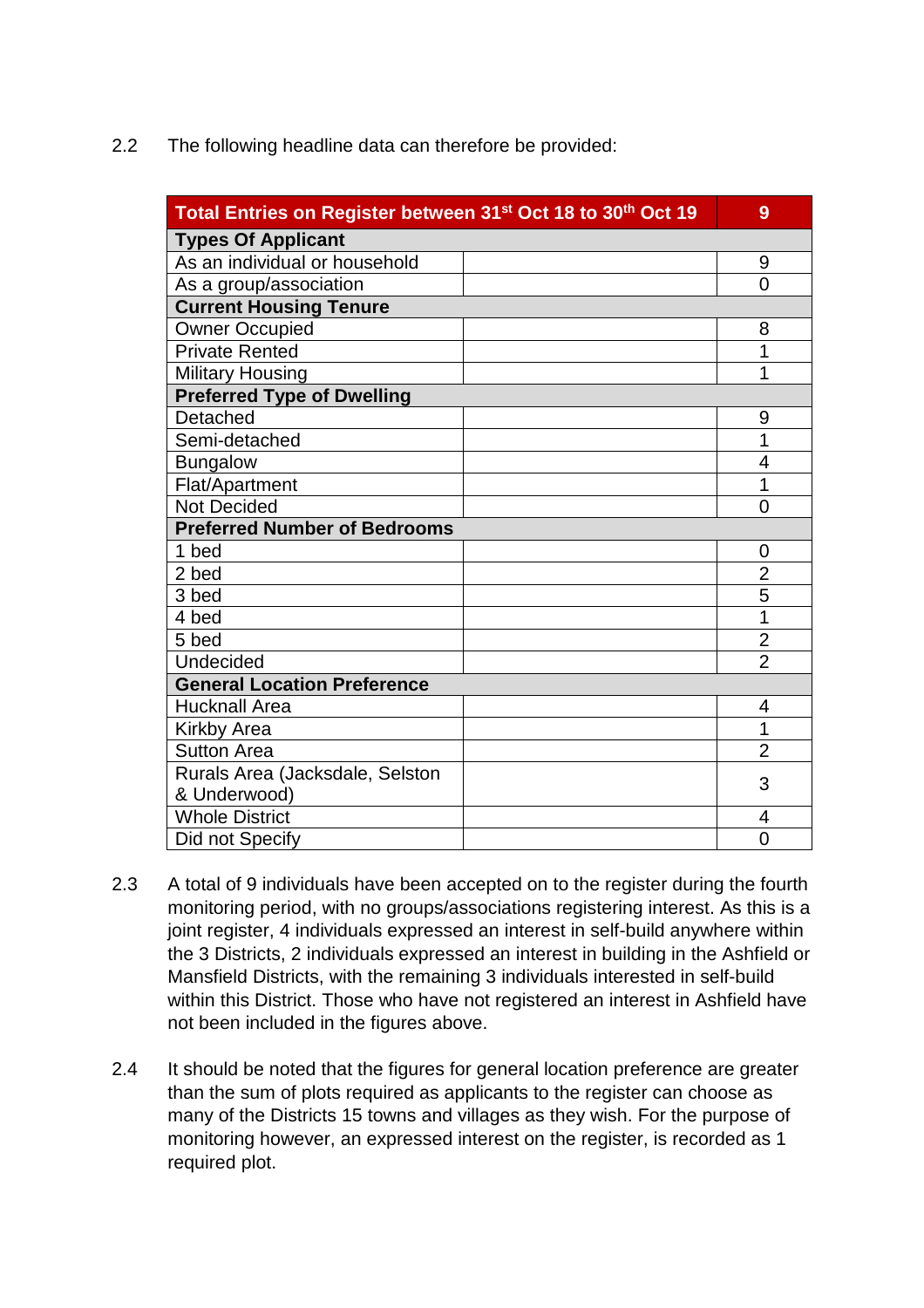#### **3.0 Duty to Grant Planning Permission:**

- 3.1 As noted in paragraph 1.3 above, Local Authorities should give suitable development permission for enough serviced plots of land to meet the demand for self and custom build housing as identified on its register in a given period. Local Authorities have a period of 3 years from the end of the base period in which to do this.
- 3.2 A permission is regarded as suitable, if it is a permission in relation to a particular plot of land that could include self or custom housebuilding. There is no requirement for Local Authorities to disaggregate the supply to meet demand in specific parts of a Local Authority area.
- 3.3 For the purpose of assessing the supply to meet this duty, it is considered that small sites of 1-2 dwellings granted permission during the Monitoring period of 31<sup>st</sup> October 2018 to 30<sup>th</sup> October 2019, could be developed in whole or as part of a self-build or custom-build plot, and would therefore be considered suitable in accordance with planning practice guidance. Whilst plots on larger sites could come forward, it is more likely house builders would develop these plots before being offered to the market. Only where plots are specifically put forward for self-build or custom housebuilding on sites of 3 dwellings or more, will they be counted towards supply.
- 3.4 A total of 49 dwellings were granted permission on sites of 1 or 2 dwellings in 2018/19. Detail of all sites with permission are included within Appendix A of this report. The number of permissions grated within the Monitoring period are considered to be more than sufficient to meet the demand identified on the register during the respective base period.
- 3.5 The duty required by Section 2A of the 2015 Self Build and Custom Housebuilding Act (as amended by the 2016 Housing and Planning Act) is therefore considered to have been met.
- 3.6 As this is the fourth monitoring base period, a summary of the first three base periods is outlined in Appendix B to clearly demonstrate that the Council has consistently met demand.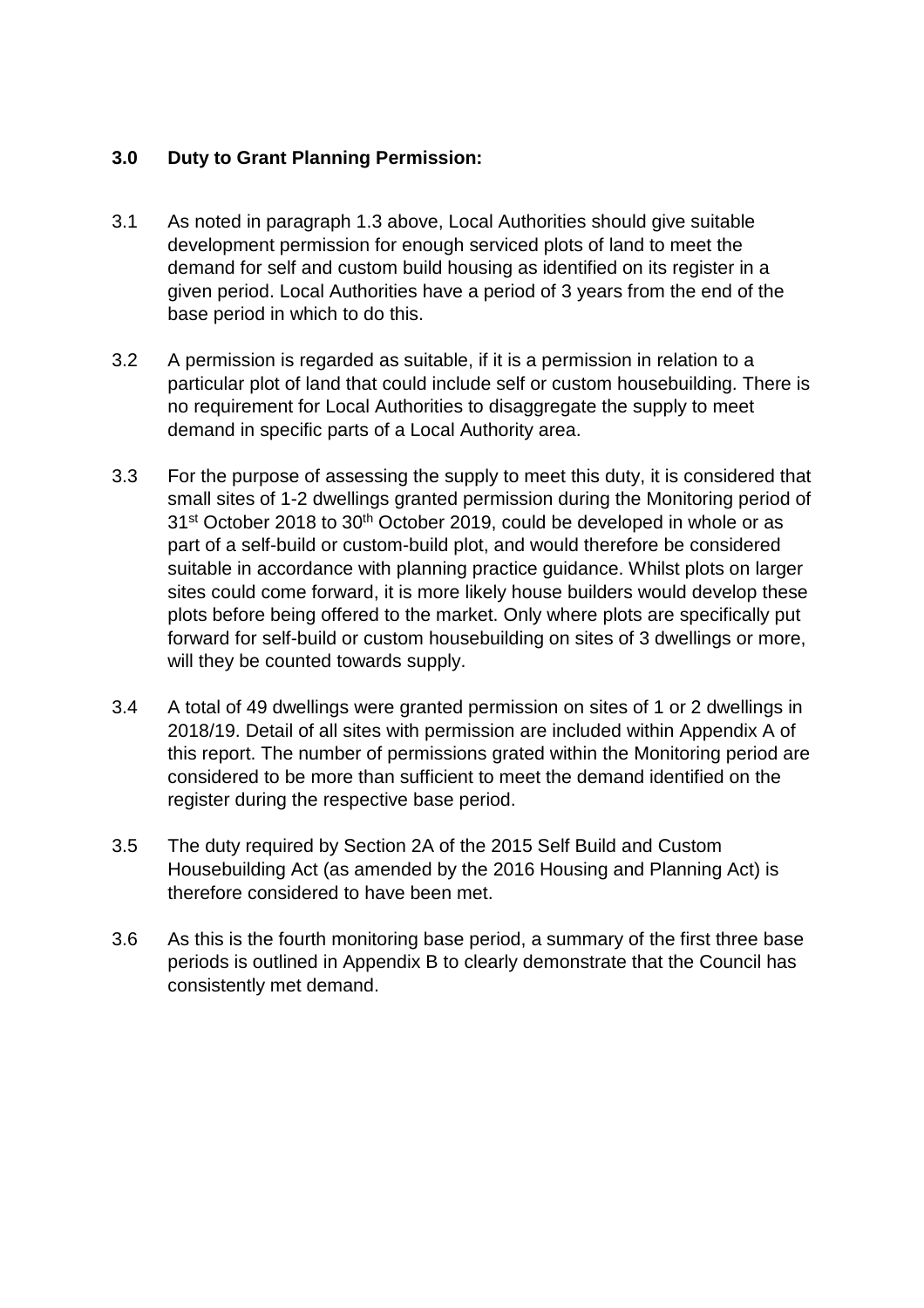**Appendix A – Permissions granted for suitable sites between 31st October 2018 – 30th October 2019.** 

| <b>Application Number</b> | <b>Date Permission Granted</b> | <b>Number of Dwellings</b> |
|---------------------------|--------------------------------|----------------------------|
| V/2018/0540               | 18/12/2018                     | $\overline{2}$             |
| V/2018/0633               | 26/04/2019                     | 1                          |
| V/2018/0666               | 21/11/2018                     | 1                          |
| V/2018/0673               | 22/11/2018                     | 1                          |
| V/2018/0678               | 06/12/2018                     | 1                          |
| V/2018/0681               | 07/12/2018                     | $\overline{2}$             |
| V/2018/0686               | 30/11/2018                     | 1                          |
| V/2018/0692               | 08/01/2019                     | $\overline{2}$             |
| V/2018/0693               | 28/01/2019                     | $\overline{2}$             |
| V/2018/0702               | 01/02/2019                     | 1                          |
| V/2018/0736               | 17/12/2018                     | $\overline{2}$             |
| V/2018/0742               | 14/01/2019                     | $\overline{2}$             |
| V/2018/0758               | 12/03/2019                     | 1                          |
| V/2018/0771               | 15/01/2019                     | 1                          |
| V/2018/0784               | 25/03/2019                     | 1                          |
| V/2018/0793               | 01/02/2019                     | 1                          |
| V/2019/0013               | 08/05/2019                     | 1                          |
| V/2019/0042               | 21/03/2019                     | $\overline{2}$             |
| V/2019/0122               | 23/05/2019                     | 1                          |
| V/2019/0147               | 12/04/2019                     | 1                          |
| V/2019/0161               | 30/04/2019                     | 1                          |
| V/2019/0188               | 21/08/2019                     | $\overline{2}$             |
| V/2019/0217               | 15/08/2019                     | 1                          |
| V/2019/0228               | 22/05/2019                     | $\overline{1}$             |
| V/2019/0232               | 03/06/2019                     | $\overline{2}$             |
| V/2019/0281               | 06/06/2019                     | 1                          |
| V/2019/0294               | 08/07/2019                     | 1                          |
| V/2019/0297               | 08/07/2019                     | 1                          |
| V/2019/0320               | 24/06/2019                     | 1                          |
| V/2019/0386               | 24/07/2019                     | 1                          |
| V/2019/0410               | 06/08/2019                     | 1                          |
| V/2019/0413               | 29/07/2019                     | $\overline{2}$             |
| V/2019/0417               | 20/08/2019                     | 1                          |
| V/2019/0430               | 15/08/2019                     | 1                          |
| V/2019/0455               | 29/08/2019                     | 1                          |